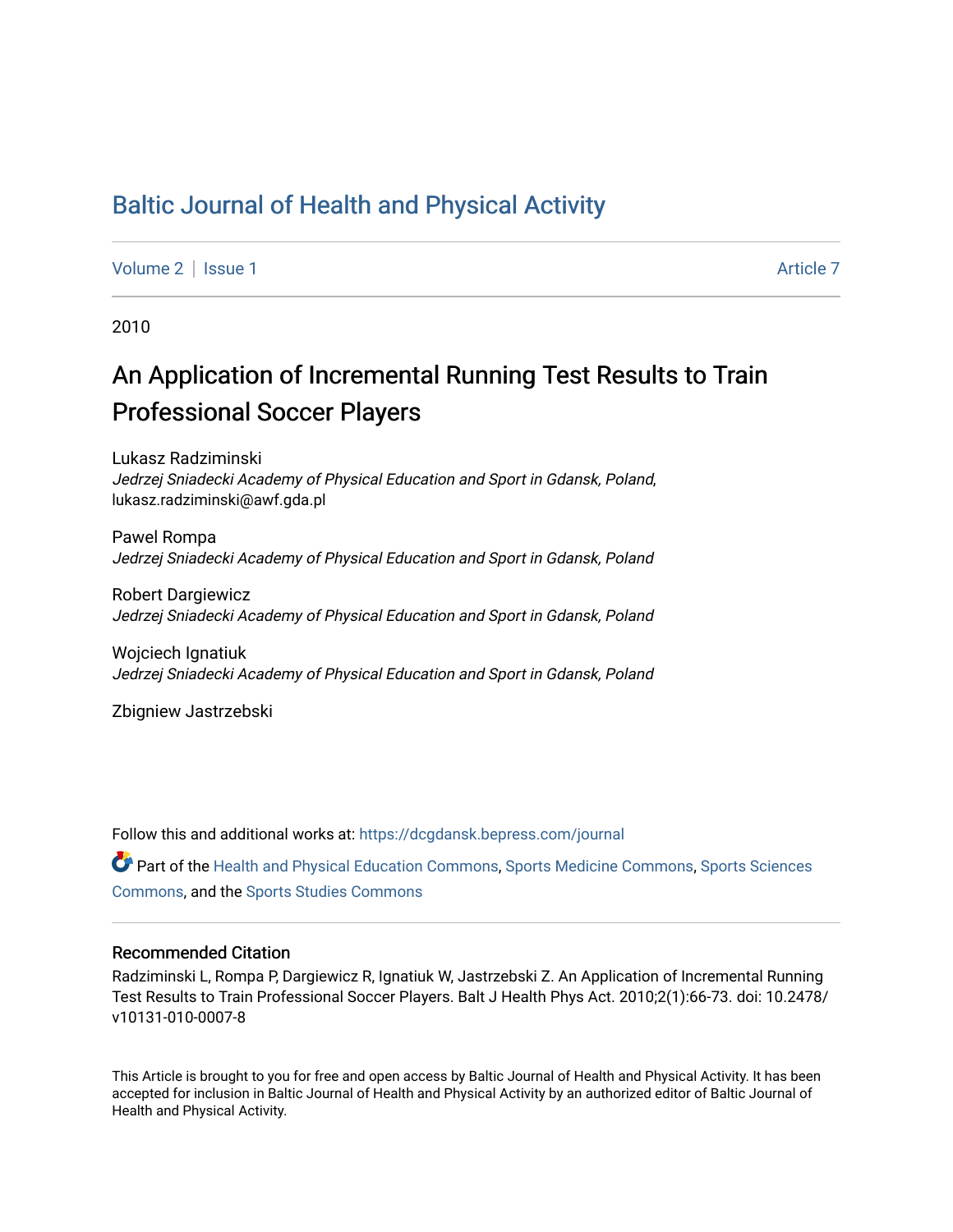# **Results to Train Professional Soccer Players** Results to Train Professional Soccer Players

DOI: 10.2478/v10131-010-0007-8

| <b>Authors' Contribution:</b><br>A - Study Design<br>B - Data Collection<br>C - Statistical Analysis<br>D - Data Interpretation<br>E - Manuscript Preparation<br>F - Literature Search<br>G - Funds Collection | Łukasz Radzimiński <sup>(A,B,D,E,F)</sup> , Paweł Rompa <sup>(B,C,D,E)</sup> ,<br>Robert Dargiewicz <sup>(C,D)</sup> , Wojciech Ignatiuk <sup>(B,D,E)</sup> ,<br>Zbigniew Jastrzębski <sup>(A,B,D,E,G)</sup><br>Jedrzej Sniadecki Academy of Physical Education and Sport in Gdansk,<br>Poland |  |  |  |  |
|----------------------------------------------------------------------------------------------------------------------------------------------------------------------------------------------------------------|------------------------------------------------------------------------------------------------------------------------------------------------------------------------------------------------------------------------------------------------------------------------------------------------|--|--|--|--|
|                                                                                                                                                                                                                | Key words: soccer, heart rate, lactate threshold, intermittent exercise,<br>individualization.                                                                                                                                                                                                 |  |  |  |  |
|                                                                                                                                                                                                                | <b>Abstract</b>                                                                                                                                                                                                                                                                                |  |  |  |  |
|                                                                                                                                                                                                                | <b>Background:</b> The aim of this study was to lay out an incremental running test to determine                                                                                                                                                                                               |  |  |  |  |
| Material/Methods:                                                                                                                                                                                              | anaerobic threshold and its usefulness as a predictability factor of the<br>physiological load on professional soccer players during soccer training<br>activities.<br>Subjects performed multi-stage incremental running test at three time points                                            |  |  |  |  |
|                                                                                                                                                                                                                | throughout the soccer season on a synthetic soccer pitch to determine the                                                                                                                                                                                                                      |  |  |  |  |
|                                                                                                                                                                                                                | lactate threshold. The initial speed was set at 2.8 m/s and increased by 0.4<br>m/s after each stage until termination. HR was recorded at 5-second intervals                                                                                                                                  |  |  |  |  |
|                                                                                                                                                                                                                | by the Polar heart rate monitor (Polar Electro, FIN) at the end of each $3.30 - 5$                                                                                                                                                                                                             |  |  |  |  |
|                                                                                                                                                                                                                | min running stage. A capillary blood sample was taken from the fingertip<br>during 1 minute rest between stages. Blood lactate concentration from each<br>sample was assigned to the corresponding values of the heart rate and the                                                            |  |  |  |  |
|                                                                                                                                                                                                                | running speed. Beaver method was used to determine the lactate threshold<br>(LT) and the corresponding values of HR (HR/LT) and the running speed                                                                                                                                              |  |  |  |  |
|                                                                                                                                                                                                                | (V/LT). According to V/LT and HR/LT players were assigned to running and<br>training groups for optimal individualization of the training process. Players                                                                                                                                     |  |  |  |  |
|                                                                                                                                                                                                                | performed some training activities like running or small-sided games in those                                                                                                                                                                                                                  |  |  |  |  |
|                                                                                                                                                                                                                | groups.<br><b>Results:</b> The velocity at LT in the first test was $3.61 \pm 0.22$ m/s and increased during                                                                                                                                                                                   |  |  |  |  |
|                                                                                                                                                                                                                | the preparation period (Test $2 - 3.79 \pm 0.21$ m/s). A further increment was                                                                                                                                                                                                                 |  |  |  |  |
|                                                                                                                                                                                                                | observed during the soccer season. HR/LT was 173.90 $\pm$ 7 bpm in the first<br>test and decreased after preseason preparations to $168.58 \pm 6.78$ bpm.                                                                                                                                      |  |  |  |  |
| <b>Conclusions:</b>                                                                                                                                                                                            | During the soccer season no significant changes were observed.                                                                                                                                                                                                                                 |  |  |  |  |
|                                                                                                                                                                                                                | In this study we have observed that aerobic fitness increased during the<br>preparation period and a further increment was observed after the competitive                                                                                                                                      |  |  |  |  |
|                                                                                                                                                                                                                | season. The present study shows V/LT and HR/LT as useful indicators for                                                                                                                                                                                                                        |  |  |  |  |
|                                                                                                                                                                                                                | programming and monitoring training loads.                                                                                                                                                                                                                                                     |  |  |  |  |
| Word count: 2014<br>Tables: 3                                                                                                                                                                                  | Received: May 2010                                                                                                                                                                                                                                                                             |  |  |  |  |
|                                                                                                                                                                                                                |                                                                                                                                                                                                                                                                                                |  |  |  |  |

| Received: May 2010        |
|---------------------------|
| Accepted: June 2010       |
| Published: September 2010 |
|                           |

Address for correspondence:

Mgr Łukasz Radzimiński

Academy of Physical Education and Sport, 80-336 Gdańsk, Poland, ul. K. Górskiego 1 Phone: +48 600-290-863, e-mail: lukaszradziminski@wp.pl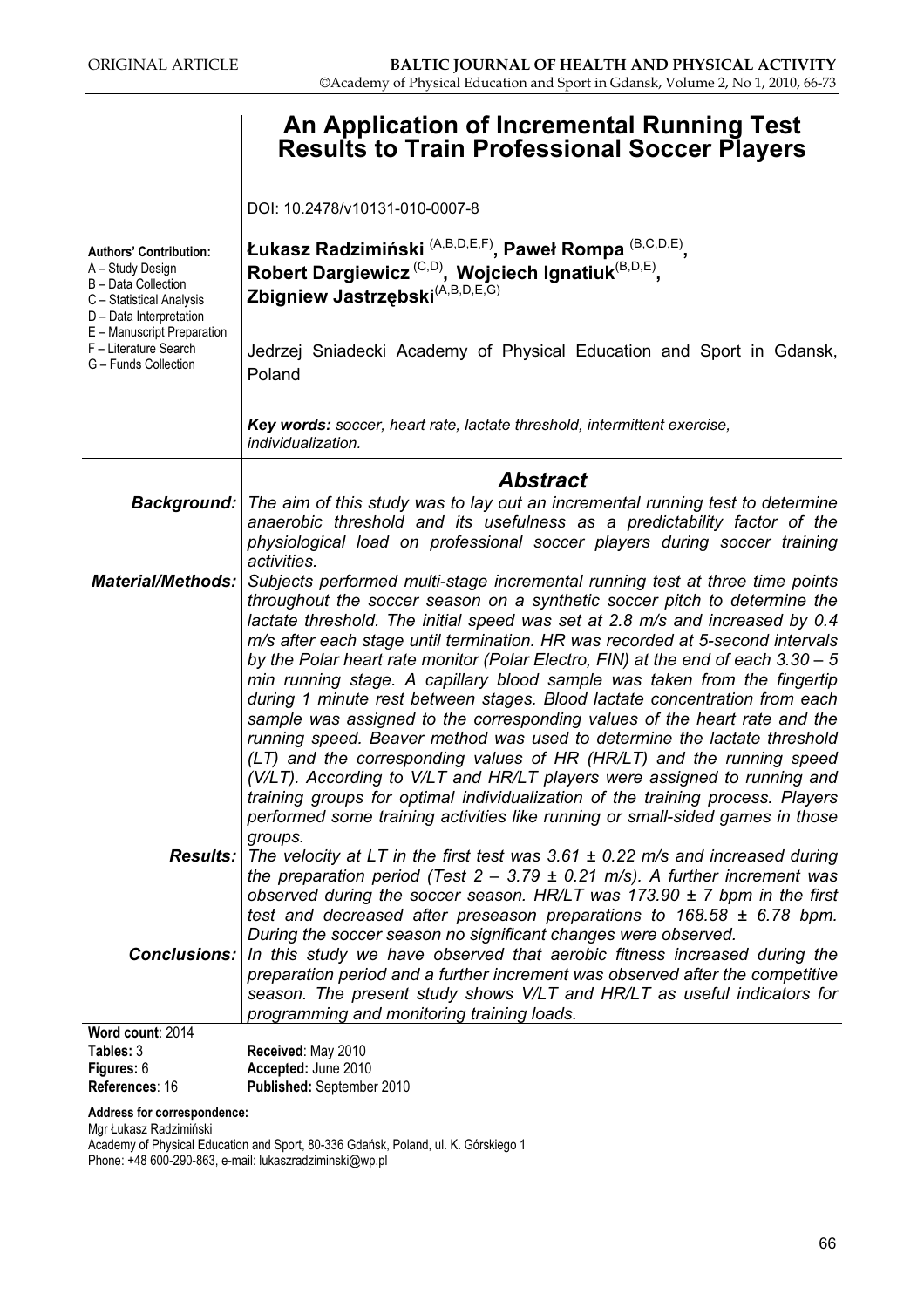Ł. Radzimiński, P. Rompa, R. Dargiewicz, W. Ignatiuk, Z. Jastrzębski, An Application of Incremental Running Test Results to Train Professional Soccer Players

#### Introduction

It is widely known that soccer is a high-intensity acyclic activity which requires a combination of aerobic capacity with anaerobic elements. During a soccer match, when the best players usually cover a distance of 10–12 km, average work intensity is close to the lactate threshold (LT) which corresponds to 80–90% of HRmax [1,2]. Aerobic capacity is an important feature for the evaluation of performance in soccer players [3,4]. Physical conditioning and aerobic capacity, in particular, depend on important elements such as maximal oxygen consumption  $(VO<sub>2</sub>max)$  and lactate threshold (LT) [5]. Both of these indicators accurately determine the level of physical fitness. However, LT defined as the highest workload, oxygen consumption or heart frequency in dynamic work using large muscle groups, at which production and elimination of lactate balances [6] seems to be a much more sensitive indicator of the physiological load than  $VO<sub>2</sub>$ max [7]. Well-programmed and effective high intensity training improves  $VO<sub>2</sub>$  max, running economy and reduces the blood lactate accumulation during submaximal running [8]. The positive impact of HIT (high-intensity training) on match performance was proved as well. In endurance sports, LT might be a better indicator of aerobic endurance performance than  $VO<sub>2</sub>$  max. LT might also change without alterations in  $VO<sub>2</sub>$ max and a higher LT means, theoretically, that a player could maintain higher average intensity in an activity without accumulation of blood lactate [1].

The aim of this study was to lay out an incremental running test to determine the anaerobic threshold and its usefulness as a predictability factor of physiological load on professional soccer players during soccer training activities.

#### Material and methods

19 professional soccer players completed 3 incremental running tests on a synthetic soccer pitch. The first test (Test 1) took place at the beginning of the preparation period, the second test (Test 2) was completed at the beginning of the soccer season and the third one (Test 3) at the end of the season. The intensity of training sessions two days before each test was limited.

|           | Age<br>[years] | <b>Mass</b><br>[kg] | <b>Height</b><br>[cm] |  |
|-----------|----------------|---------------------|-----------------------|--|
| Mean      | 24.42          | 79.44               | 184.05                |  |
| <b>SD</b> | 3.34           | 6.67                | 7.41                  |  |

Tab. 1 Physical characteristics of players  $(n = 19)$ 

The protocol of the test, based on Jastrzębski [9], included 3:30 – 5 minute running stages separated by a 1-minute rest during which a capillary blood sample was taken from the fingertip. The initial speed was set at 2.8 m/s and increased of 0.4 m/s after each stage. There were 4 reference points situated along the 300 m circuit and players followed an acoustic signal to maintain the determined running speed. Additionally, subjects were verbally instructed when they have to be at the reference point. A scheme of the test is presented in Figure 1.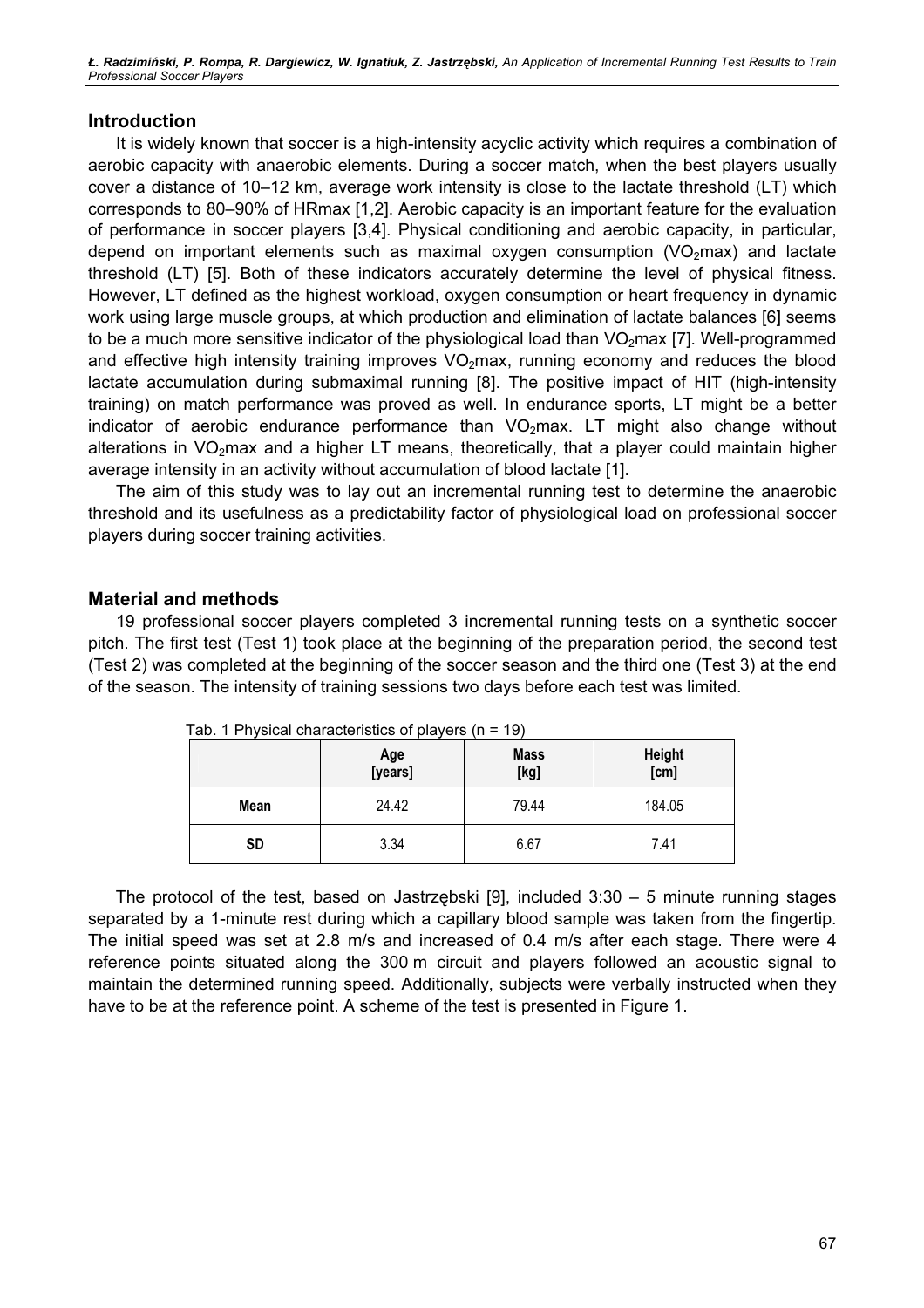

Fig. 1. Scheme of the incremental running test

Heart rate was recorded using a short-wave telemetry device (Polar Electro OY, Finland). HR at the end of each stage was considered as a corresponding value to the running speed and the blood lactate concentration. Figure 2 presents a record of HR during the incremental running test. Blood samples were analyzed for lactate concentrations in a laboratory using EPOLL 200 spectrophotometer. The Beaver method [10] was used to determine the lactate threshold. After the test the players were assigned to 6 running and training groups/teams for optimal individualization of the training process. Some training activities like running or small sided games were performed in those groups.



Fig. 2. Record of HR during the incremental running test

Results are presented as mean ± SD. All data sets were assessed with an assumption of normality using Shapiro-Wilk's test for normality of statistical distribution. The Levene test was used to check the homogeneity of variances. A repeated measures analysis of variance (ANOVA) was used for dependent variables (V/LT and HR/LT). The post-hoc Tukey test of honest significant difference (HSD) was applied to identify existing differences. The statistical significance was set at p < 0.01. All statistical analyses were carried out using STATISTICA 8.0.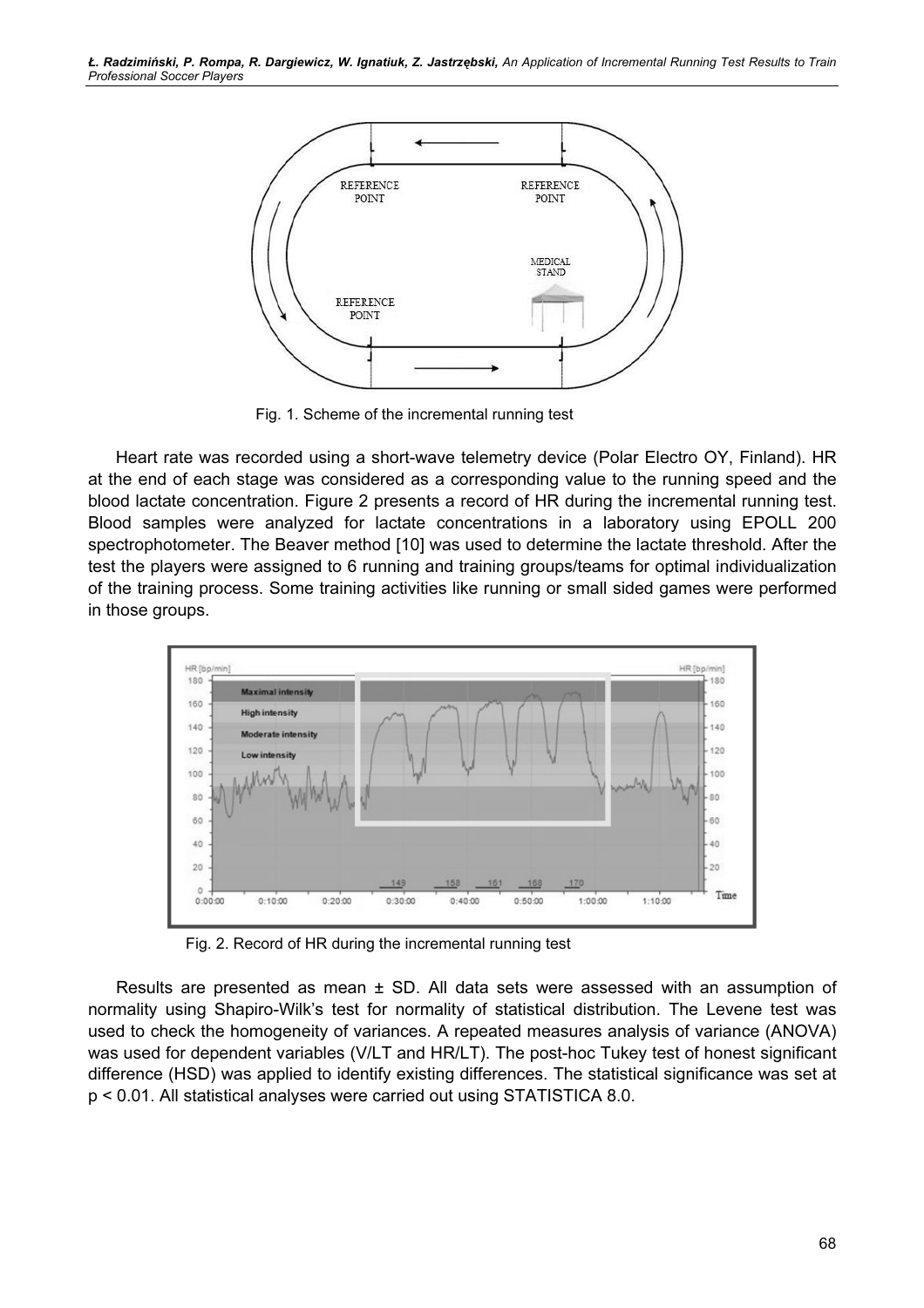Ł. Radzimiński, P. Rompa, R. Dargiewicz, W. Ignatiuk, Z. Jastrzębski, An Application of Incremental Running Test Results to Train Professional Soccer Players

#### **Results**

The lowest values (3.63  $\pm$  0.22 m/s) of running speed at the lactate threshold were noted in Test 1, at the beginning of pre-season preparations. In the second test V/LT was higher  $(3.79 \pm 0.21 \text{ m/s})$  and finally increased to  $3.91 \pm 0.24$  at the end of the soccer season. A significant difference was observed between Test 1 and Test 3. HR/LT in the Test 1 was 173.90 ± 7 bpm and decreased after preparation period (Test  $2 - 168.58 \pm 6.78$  bpm). HR/LT did not change significantly during the season. Mean and standard deviation data for V/LT and HR/LT are displayed in Table 2.

|                                             | Test 1            | Test 2            | Test 3                           |
|---------------------------------------------|-------------------|-------------------|----------------------------------|
| <b>Running speed/LT</b><br>$\mathsf{[m/s]}$ | $3.63 \pm 0.22$   | $3.79 \pm 0.21$   | $3.91 \pm 0.24$ <sup>*</sup> 1-3 |
| HR/LT<br>[bpm]                              | $173.90 \pm 7.00$ | $168.58 \pm 6.78$ | $170.37 \pm 7.45$                |

Tab. 2. Running speed and heart rate relative to lactate threshold intensity (mean  $\pm$  SD;  $*$  significant differences at  $p < 0.01$ )



Fig. 3. Changes of running speed at LT (V/LT) during a soccer season (\*significant differences at  $p < 0.01$ )

In this study we decided to lay out some examples of training sessions during which values of V/LT and HR/LT might be used. Training sessions using V/LT indicator included running activities. Players assigned to the same group ran together with the same speed. Heart rate monitors were used during the run to check if the running velocity corresponds with the assumed speed (Fig. 4). Two examples of high intensity training sessions are presented in this study as well. The first one (Fig. 5) shows 4 x 5 minutes of run at V/LT separated with 3 min of active rest (stretching). To confirm the correctness of a training load, blood samples were taken from randomly chosen subjects after runs and blood lactate concentration was determined. The HIT running training session is usually performed twice a week in the preparation period and once a week in the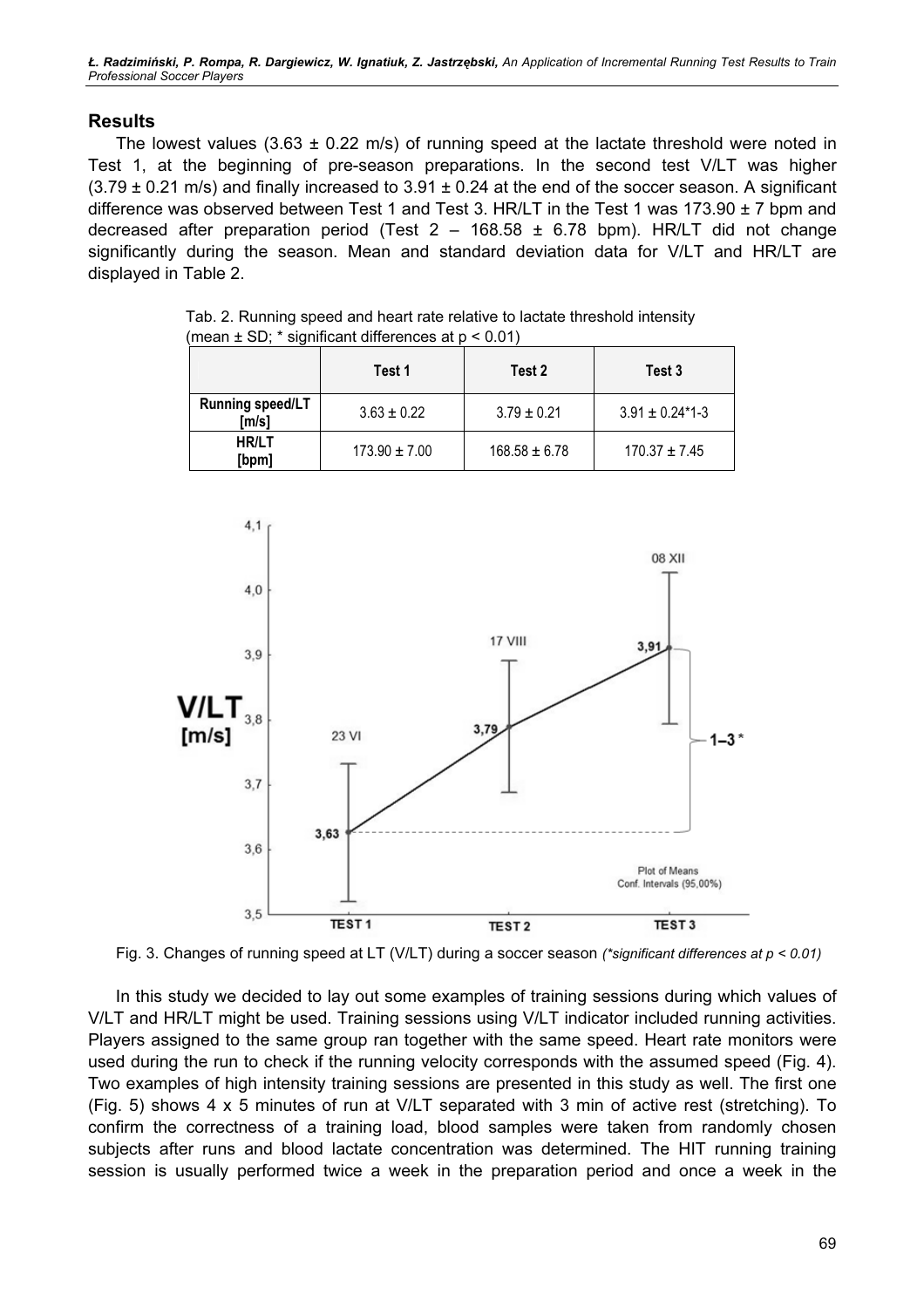competitive season. Figure 6 shows a HR record of the training session which includes two series of small-sided games (four-a-side, in an area of approximately 40 x 30 m, 4 x 1 minute separated with 2 minutes of active rest and 3 x 2 minutes separated with 2.5 minute of active rest). The main assumption was that during each game the players have to reach the intensity corresponding to the lactate threshold or higher, i.e. 80–90% of HRmax. Results of HR responses to this effort were set in the table (Tab. 3) where marked values mean that the intensity was below the lactate treshhold (HR<sub>game</sub> < HR/LT) so the players did not work as directed in those games. A clear exposition of performed small-sided games allows players to evaluate their commitment. The frequency of this type of training sessions is usually twice a week in the pre-season period and once a week during the soccer season.



Fig. 4. Record of HR during 45 minutes of aerobic running at HR/LT – 10 bpm



Fig. 5. Record of HR during 4 x 5 minutes of run at V/LT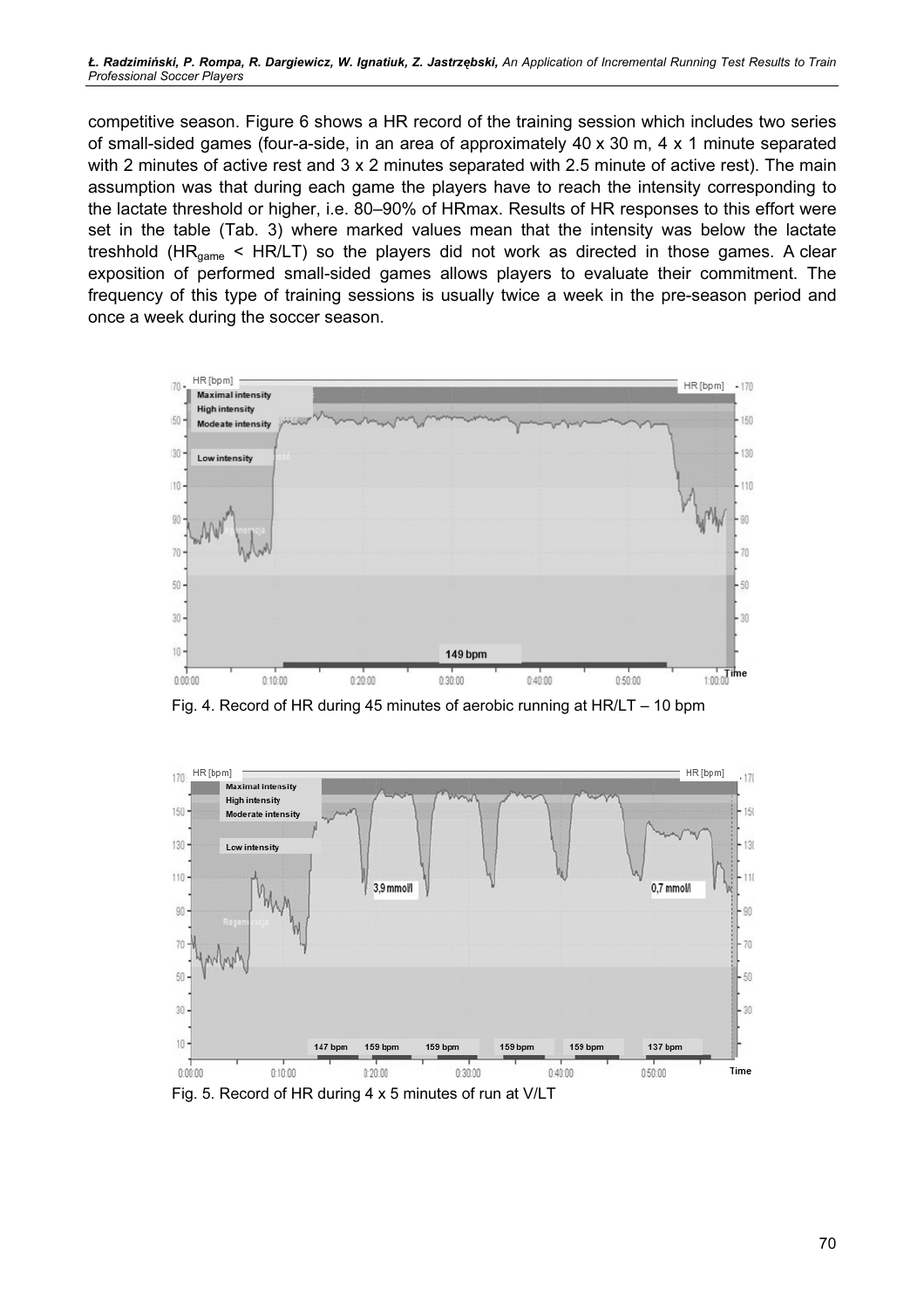

Fig. 6. Record of HR during a small sided games training session

| Player | HR/LT | Game 1 | Game 2 | Game 3 | Game 4 | Game 5 | Game 6 | Game 7 |
|--------|-------|--------|--------|--------|--------|--------|--------|--------|
| 1      | 168   | 179    | 182    | 181    | $164*$ | 169    | 171    | 171    |
| 2      | 178   | 178    | 186    | 186    | 178    | $174*$ | 180    | 185    |
| 3      | 159   | $155*$ | 160    | 168    | $157*$ | $156*$ | 161    | 168    |
| 4      | 167   | $156*$ | 169    | 171    | $156*$ | 169    | 166*   | 175    |
| 5      | 158   | $155*$ | 160    | 164    | 158    | 160    | 169    | 162    |

Tabl. 3 HR values [bpm] during each small sided game (\* - HR values below LT)

#### **Discussion**

Test 1 was performed immediately after 3 weeks' summer break, which was probably the reason for a low level of running speed at the lactate threshold. After 7 weeks of preparations V/LT increased with a coexistent decrease in the heart rate at LT. Interestingly, during the competitive season a further increment was observed. McMillan et al. [11] in their study checked running velocity at blood lactate concentration of 4 mmol/l at six different points of the season using a flat treadmill. At the beginning of the preparation period running velocity at LT (4mmol/l) was 3.78 m/s what is 0.15 m/s more than in the current study. The increment of running speed at LT at the early weeks of the competitive playing season was also greater in McMillan's study (0.3 m/s vs. 0.16 m/s) [11]. But there was no further increment observed during the competitive season in contrast to our findings. Di Michelle et al. [12] found differences between physiological responses to an incremental running test on a treadmill and synthetic turf. Running speed at blood lactate concentration of 4 mmol/l measured on a treadmill was significantly higher than on synthetic grass. Helgerud et al. [1] determined the running speed at the lactate threshold of junior elite soccer players before and after the pre-season preparations using treadmill at 3° inclination. V/LT in this research at the beginning of preparations was definitely lower (3.09 m/s) in comparison to the current study but during 8 weeks of preparations significantly increased to the level comparable with our results (3.75 vs. 3.79 m/s).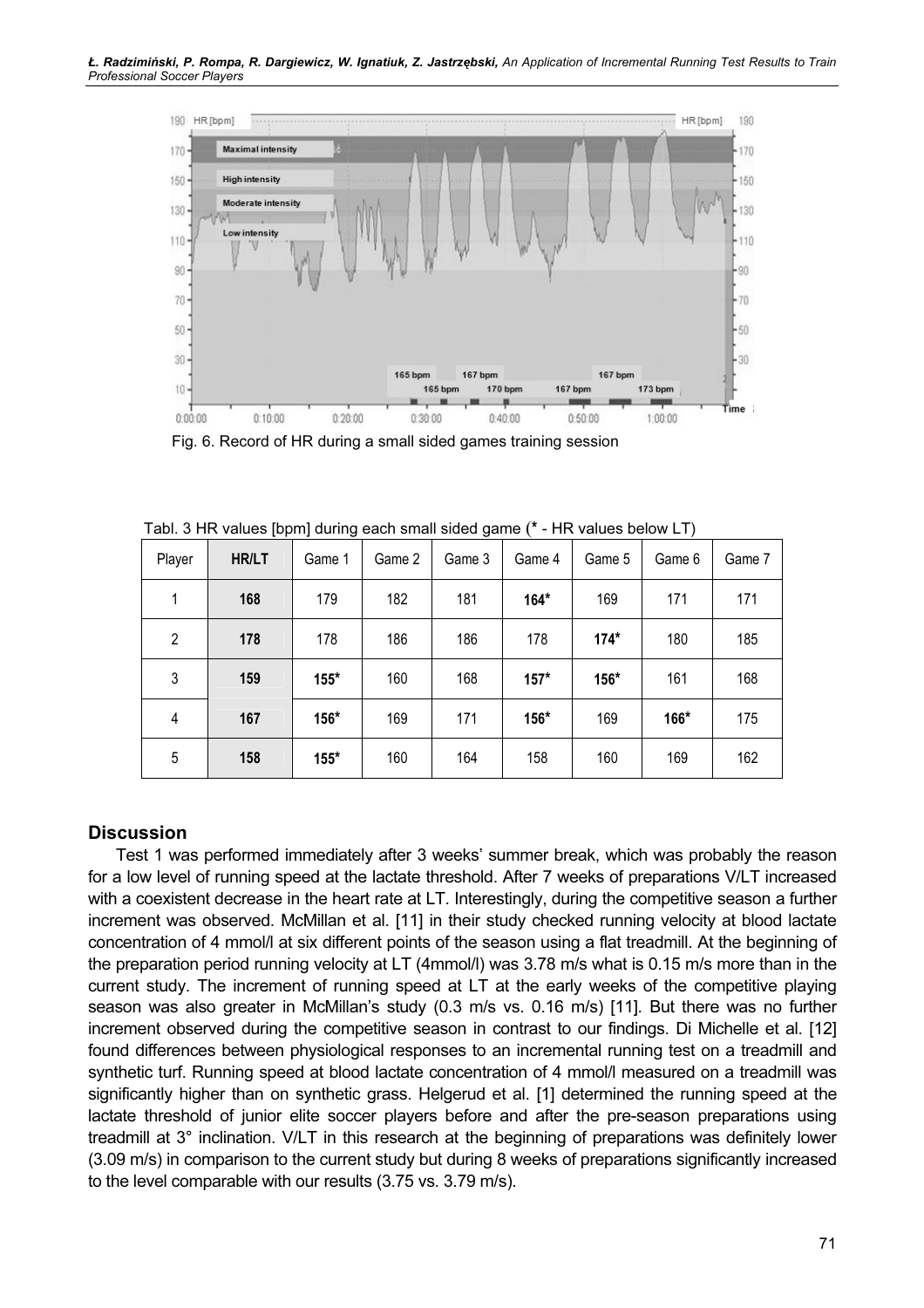Knowledge of the players' level of physical fitness is an indispensable component of programming an effective training process. The lactate threshold is regarded as one of the most practical indicators of soccer players' physical fitness. Values of HR and running speed relative to LT allow soccer coaches to individualize physical loads and control the correctness of training performance [13]. The intensity of the soccer training depends on the part of the season. During the preparation period training includes many components directed at improving physical fitness. When the soccer season starts, coaches usually try to avoid performing high intensity training sessions more than twice a week.

A large number of studies [1,2,3,8,14] proved that high intensity training (HIT) is very effective in soccer players and improves their aerobic capacity and match performance. In this study some examples of results of high intensity training sessions are presented.

During the competitive season Ferrari Bravo et al. [13] completed 8-week running training where subjects preformed 4 x 4 minutes of run separated with 3 minutes of rest at 90–95% HRmax twice a week. His subelite players significantly improved their  $VO<sub>2</sub>$  max (6.6%) and  $VO<sub>2</sub>$  at the respiratory compensation point (3.7%). Junior elite players in Helgerud's et al. [1] study undertook similar training during the pre-season period. Positive physical adaptations were observed after 8 weeks of this training. VO<sub>2</sub>max (10.8%), V/LT (21.6%), VO<sub>2</sub>/LT (15.9%) and running economy (6.7%) increased significantly. Moreover, important performance changes where noted. The total distance covered during a match increased by about 20%, and the number of sprints by about 100%. Impellizzeri et al. conducted the same training for 12 weeks (4 weeks in pre-season and 8 weeks in the season) and very similar adaptations were found including 22.8% increment of high intensity activity during the match. Using indicators such as HR/LT and V/LT allows performing such an intensive training in a proper way.

Some researchers [8,15] claim that high-intensity training through typical football exercises is the most effective form of improving physical fitness of soccer players. Because of their similarity to the game, specific loads such as small-sided games provide adaptations typical of this sport. In the study of Impellizzeri et al. [16] 14 junior elite soccer players twice a week performed small sided games 4 x 4 minutes at 90–95% HRmax separated with 3 minutes of rest for 12 weeks (4 in pre-season and 8 in season). After this training players improved their VO<sub>2</sub>max (7.1%), V/LT (9.7%) and VO<sub>2</sub>/LT (10.8%). Additionally, the total distance and high intensity activity during the match increased significantly as well. Hill-Haas et al. [14] observed after 7 weeks of using small-sided games training protocol (3 – 6 x 6 – 13 min, 1 – 2 min rest, 2 x week, above 80% HRmax) a 17% improvement in the yo-yo intermittent recovery (YYIR) soccer specific test performance. In specific high intensity training technical, tactical and coordination skills are trained in similar conditions to match performance. When carrying out fitness training with the ball, it is fundamental to make sure that players exercise at the desired intensity [8]. An assumption that players with higher V/LT should play against each other seems to be advisable.

#### Conclusion

In this study we observed that aerobic fitness increased during the preparations period and a further increment was observed after the competitive season. The present study lays out V/LT and HR/LT as useful indicators for programming and monitoring physical loads particularly when high intensity training with or without the ball is performed.

### References

- 1. Helgerud J, Engen LC, Wisloff U, et al. Aerobic endurance training improves soccer performance. Med Sci Sports Exercise 2001;11:1925–31.
- 2. McMillan K, Helgerud J, Wisloff U. Physilogical adaptations to soccer specific endurance training in professional youth soccer players. Br J Sports Med 2005;39:273–277.
- 3. Reilly T. Energetics of high-intensity exercise (soccer) with particular reference to fatigue. J Sports Sci 1997;15:257–263.